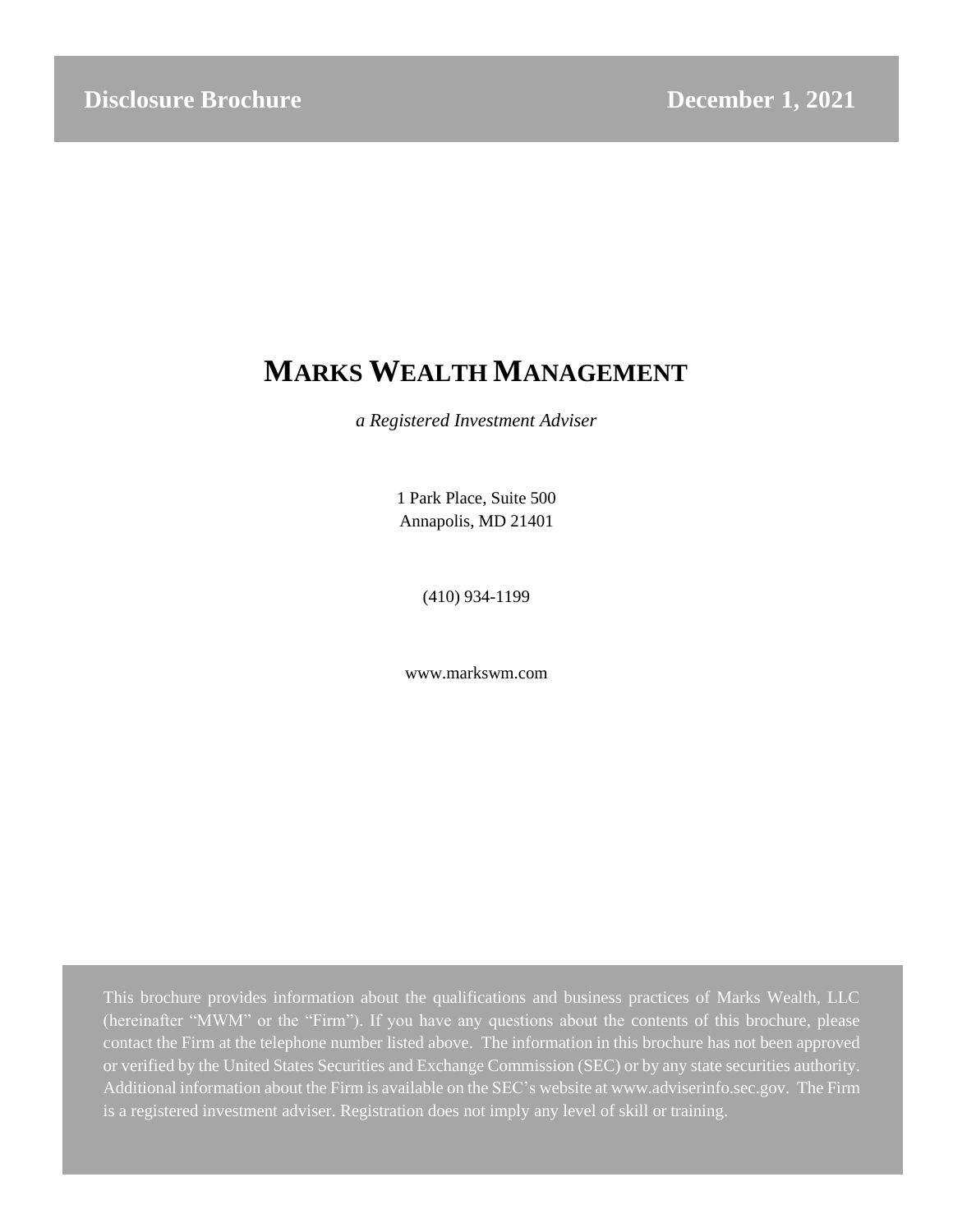

# <span id="page-1-0"></span>**Item 2. Material Changes**

MWM has the following material changes to report. Material changes relate to MWM's policies, practices or conflicts of interests.

• MWM has added written acknowledgement of fiduciary status language (Item 4).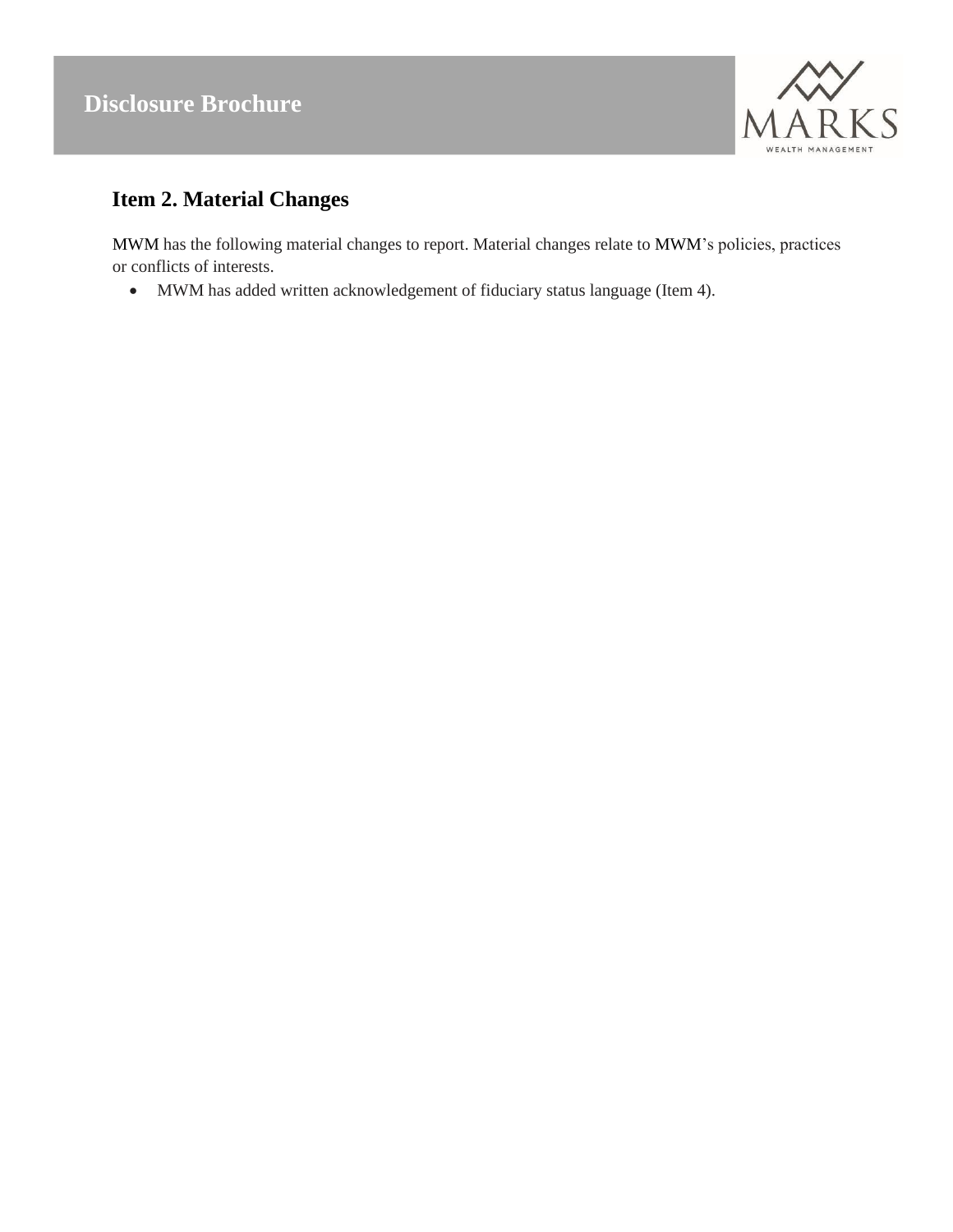

# <span id="page-2-0"></span>**Item 3. Table of Contents**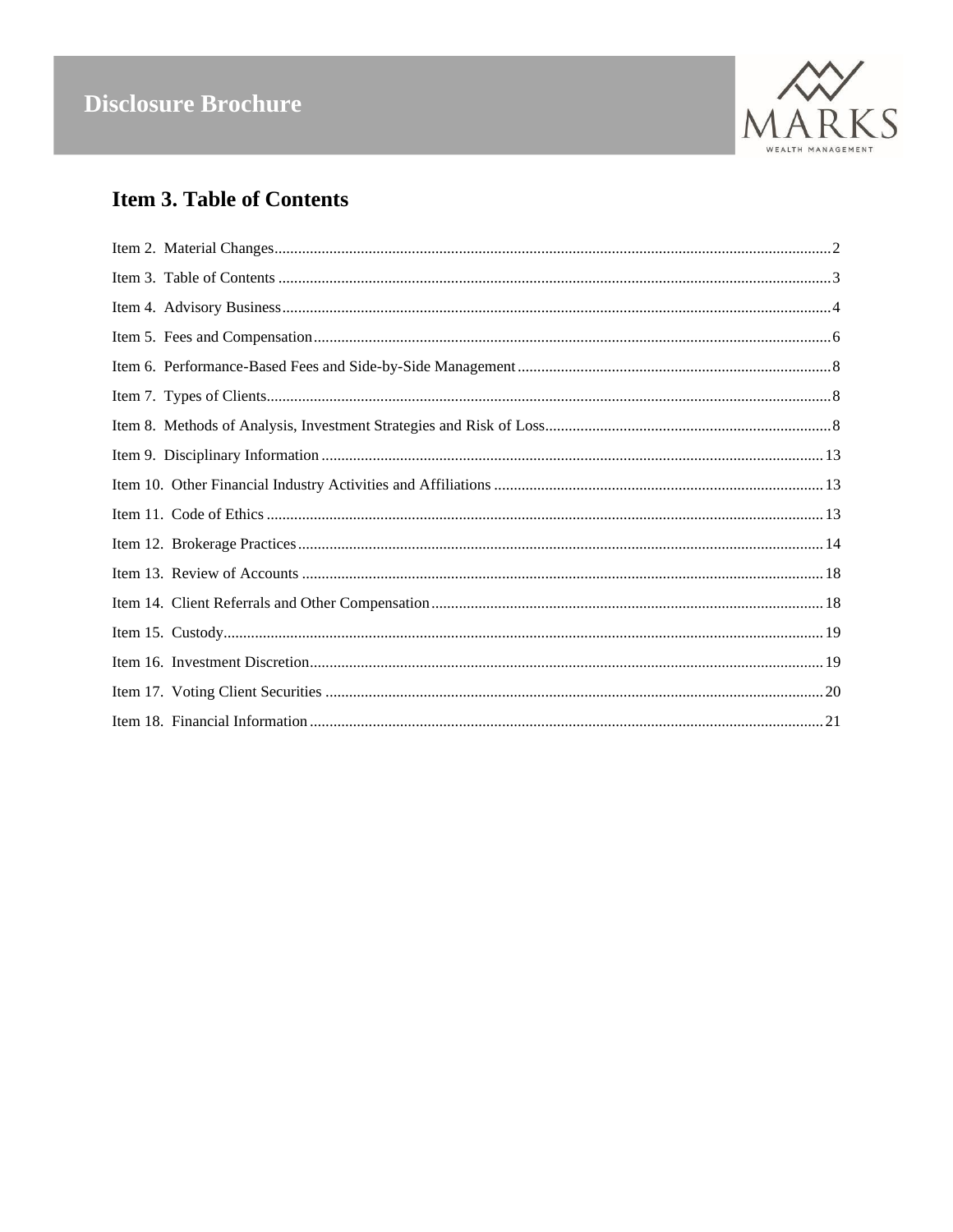

### **Item 4. Advisory Business**

MWM offers a variety of advisory services through a comprehensive wealth management relationship with clients. As an investment adviser, MWM is subject to a fiduciary duty to its clients. Wealth management includes financial planning, consulting, and investment management services. Prior to MWM rendering any of the foregoing advisory services, clients are required to enter into one or more written agreements with MWM setting forth the relevant terms and conditions of the advisory relationship (the "Advisory Agreement").

MWM filed for registration as an investment adviser in August 2020 and is wholly owned by Charles Marks. As of December 1, 2021, MWM has \$350,000,000 in assets under management, \$325,000,000 of which are discretionary and \$25,000,000 of which are non-discretionary.

While this brochure generally describes the business of MWM, certain sections also discuss the activities of its Supervised Persons, which refer to the Firm's officers, partners, directors (or other persons occupying a similar status or performing similar functions), employees or other persons who provide investment advice on MWM's behalf and are subject to the Firm's supervision or control.

#### **Financial Planning and Consulting Services**

MWM offers clients a broad range of financial planning and consulting services, which include any or all of the following functions:

- Business Planning
- Cash Flow Forecasting
- Trust and Estate Planning
- Financial Reporting
- Investment Consulting
- Insurance Planning
- Retirement Planning
- Risk Management
- Charitable Giving
- Distribution Planning
- Tax Planning
- Education Planning

These services are rendered in conjunction with investment portfolio management as part of a comprehensive wealth management engagement (described in more detail below).

In performing these services, MWM is not required to verify any information received from the client or from the client's other professionals (e.g., attorneys, accountants, etc.,) and is expressly authorized to rely on such information. MWM recommends certain clients engage the Firm for additional related services and/or other professionals to implement its recommendations. Clients are advised that a conflict of interest exists for the Firm to recommend that clients engage MWM or its affiliates to provide (or continue to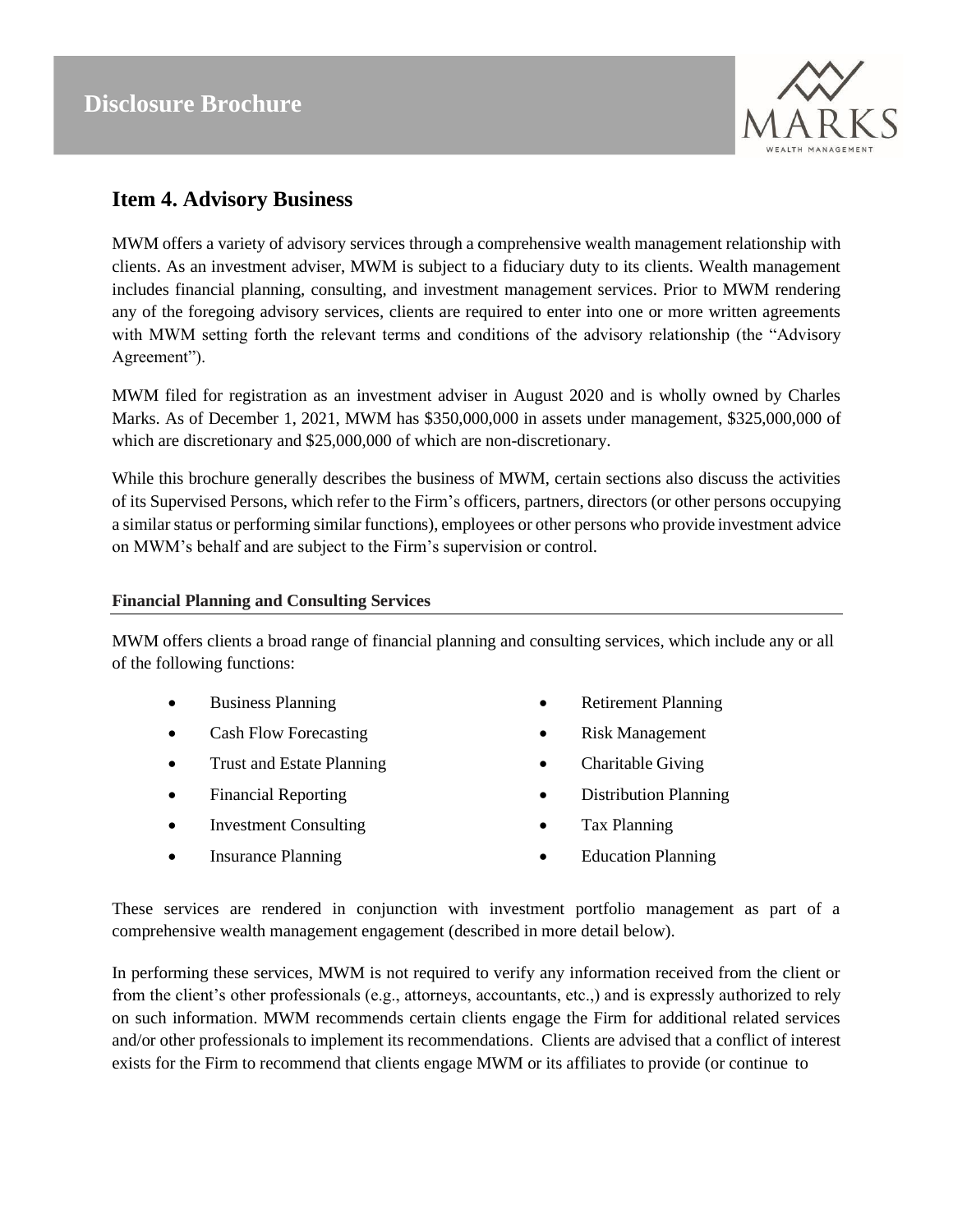

provide) additional services for compensation, including investment management services. Clients retain absolute discretion over all decisions regarding implementation and are under no obligation to act upon any of the recommendations made by MWM under a financial planning or consulting engagement. Clients are advised that it remains their responsibility to promptly notify the Firm of any change in their financial situation or investment objectives for the purpose of reviewing, evaluating or revising MWM's recommendations and/or services.

#### **Investment Management Services**

MWM manages client investment portfolios ona discretionary basis. As described above, MWM provides clients with wealth management services which include a broad range of financial planning and consulting services in addition to the investment management services.

MWM primarily allocates client assets among various exchange-traded funds ("ETFs") in accordance with their stated investment objectives. The Firm will also utilize mutual funds and individual debt and equity securities in limited circumstances.

Where appropriate, the Firm also provides advice about any type of legacy position or other investment held in client portfolios, but clients should not assume that these assets are being continuously monitored or otherwise advised on by the Firm unless specifically agreed upon. Clients can engage MWM tomanage and/or advise on certain investment products that are not maintained at their primary custodian, such as variable life insurance and annuity contracts and assets held in employer sponsored retirement plans and qualified tuition plans (i.e., 529 plans). In these situations, MWM directs or recommends the allocationof client assets among the various investment options available with the product. These assets are generally maintained at the underwriting insurance company or the custodian designated by the product's provider.

MWM tailors its advisory services to meet the needs of its individual clients and seeks to ensure, on a continuous basis, that client portfolios are managed in a manner consistent with those needs and objectives. MWM consults with clients on an initial and ongoing basis to assess their specific risk tolerance, time horizon, liquidity constraints and other related factors relevant to the management of their portfolios. Clients are advised to promptly notify MWM if there are changes in their financial situation or if they wish to place any limitations on the management of their portfolios. Clients can impose reasonable restrictions or mandates on the management of their accounts if MWM determines, in its sole discretion, the conditions would not materially impact the performance of a management strategy or prove overly burdensome to the Firm's management efforts.

#### **Written Acknowledgement of Fiduciary Status**

When we provide investment advice to you regarding your retirement plan account or individual retirement account, we are fiduciaries within the meaning of Title I of the Employee Retirement Income Security Act and/or the Internal Revenue Code, as applicable, which are laws governing retirement accounts. The way we make money creates some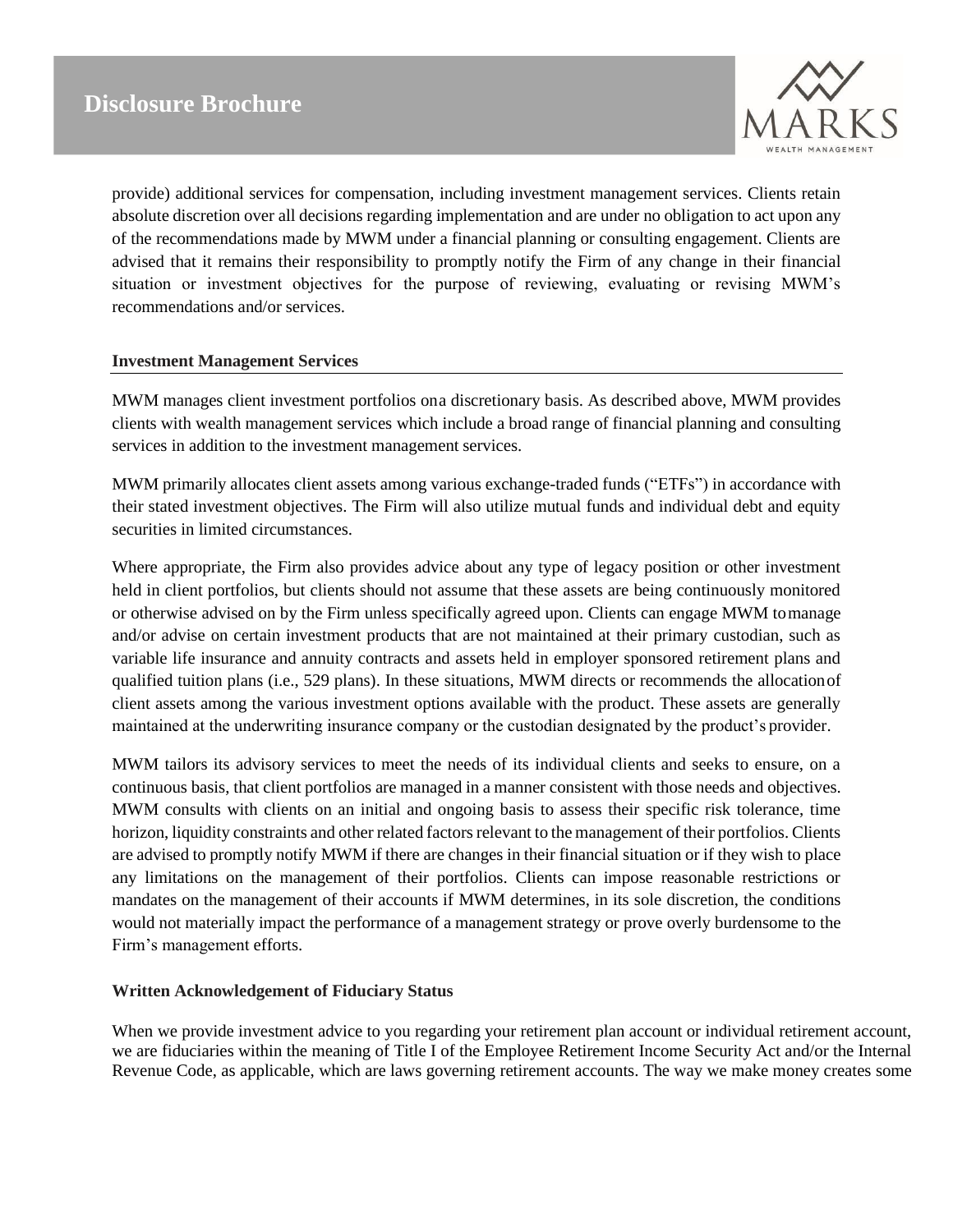

conflicts with your interests, so we operate under a special rule that requires us to act in your best interest and not put our interest ahead of yours. Under this special rule's provisions, we must:

- Meet a professional standard of care when making investment recommendations (give prudent advice);
- Never put our financial interests ahead of yours when making recommendations (give loyal advice);
- Avoid misleading statements about conflicts of interest, fees, and investments;
- Follow policies and procedures designed to ensure that we give advice that is in your best interest;
- Charge no more than is reasonable for our services; and
- Give you basic information about conflicts of interest.

### <span id="page-5-0"></span>**Item 5. Fees and Compensation**

MWM offers investment management services for an annual fee based on the amount of assets under the Firm's management. This management fee varies in accordance with the following fee schedule:

| <b>PORTFOLIO VALUE</b>    | <b>BASE FEE</b> |
|---------------------------|-----------------|
| Up to \$499,999           | 2.50%           |
| \$500,000 - \$999,999     | 2.00%           |
| $$1,000,000 - $1,999,999$ | 1.50%           |
| \$2,000,000 - \$4,999,999 | 1.00%           |
| \$5,000,000 - \$9,999,999 | 0.85%           |
| \$10,000,000 and above    | 0.75%           |

The annual fee is prorated and charged monthly, in arrears, based upon the market value of the assets being managed by MWM on the last day of the month. If assets are deposited into or withdrawn from an account after the inception of a billing period, the fee payable with respect to such assets is adjusted to reflect the days that the assets were managed. For the initial period of an engagement, the fee is calculated on a *pro rata* basis. In the event the advisory agreement is terminated, the fee for the final billing period is prorated through the effective date of the termination and the outstanding or unearned portion of the fee is charged or refunded to the client, as appropriate.

Additionally, for asset management services the Firm provides with respect to certain client holdings (e.g., held-away assets, accommodation accounts, alternative investments, etc.), MWM can negotiate a fee rate that differs from the range set forth above. Clients are advised that a conflict of interest exists for the Firm to recommend that clients engage MWM for additional services for compensation, including rolling over retirement accounts or moving other assets to the Firm's management. Clients retain absolute discretion over all decisions regarding engaging the Firm and are under no obligation to act upon any of the recommendations.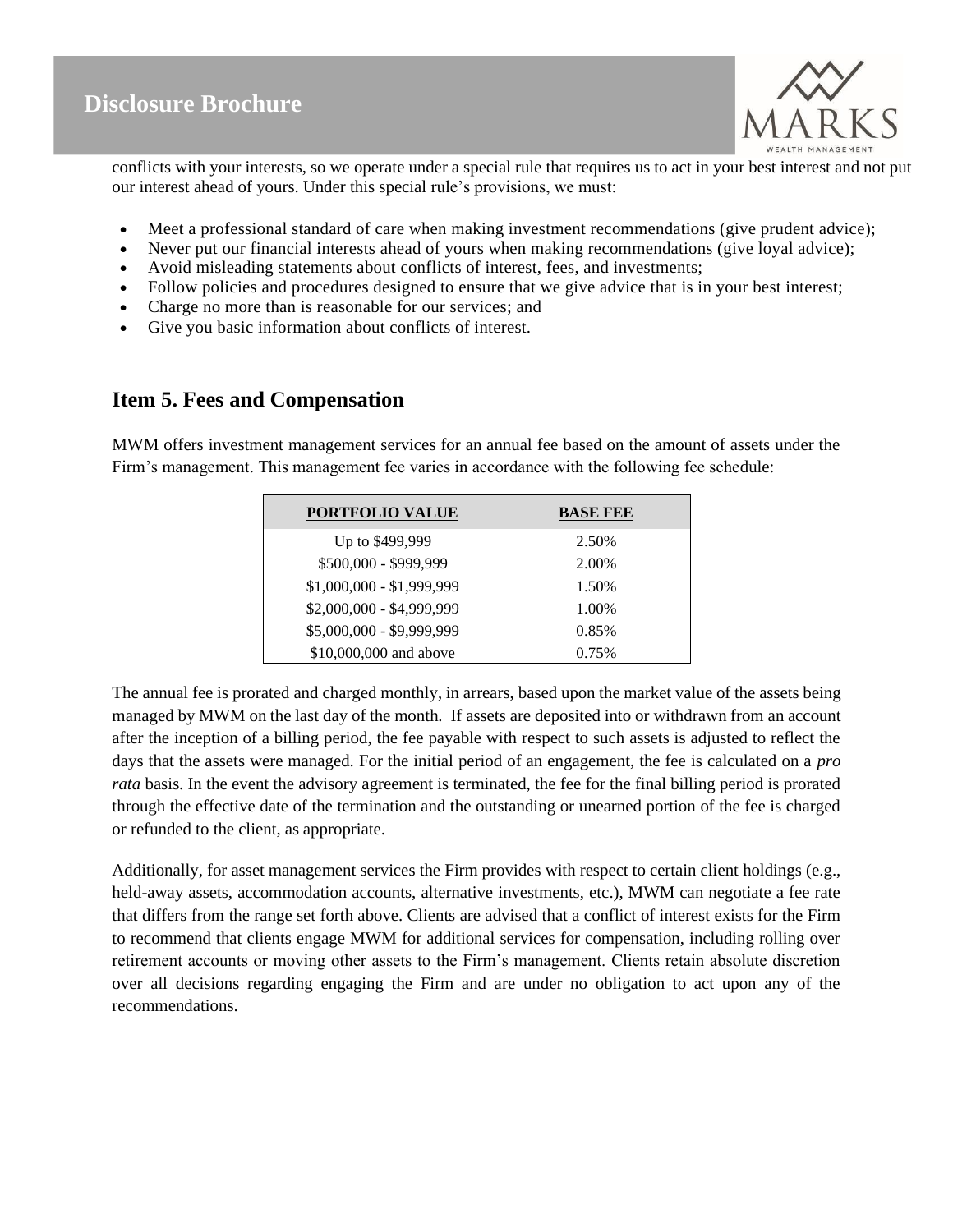

#### **Fee Discretion**

MWM may, in its sole discretion, negotiate to charge a lesser fee based upon certain criteria, such as anticipated future earning capacity, anticipated future additional assets, dollar amount of assets to be managed, related accounts, account composition, pre-existing/legacy client relationship, account retention, pro bono activities, or competitive purposes.

#### **Additional Fees and Expenses**

In addition to the advisory fees paid to MWM, clients also incur certain charges imposed by other third parties, such as broker-dealers, custodians, trust companies, banks and other financial institutions (collectively "Financial Institutions"). These additional charges include securities brokerage commissions, transaction fees, custodial fees, fees attributable to alternative assets, margin and other borrowing costs, chargesimposed directly by a mutual fund or ETF in a client's account, as disclosed in the fund's prospectus (*e.g.*, fund management fees and other fund expenses), deferred sales charges, odd-lot differentials, transfer taxes, wire transfer and electronic fund fees, and other fees and taxes on brokerage accounts and securities transactions. The Firm's brokerage practices are described at length in Item 12, below.

#### **Direct Fee Debit**

Clients provide MWM with the authority to directly debit their accounts for payment of the investment advisory fees. The Financial Institutions that act as the qualified custodian for client accounts, from which the Firm retains the authority to directly deduct fees, have agreed to send statements to clients not less than quarterly detailing all account transactions, including any amounts paid to MWM.

#### **Use of Margin**

MWM can be authorized by clients to use margin in the management of the client's investment portfolio. This is typically used for cash needs. In these cases the fee payable will be assessed net of margin such that the market value of the client's account and corresponding fee payable by the client to MWM will not be increased.

#### **Account Additions and Withdrawals**

Clients can make additions to and withdrawals from their account at any time, subject to MWM's right to terminate an account. Additions can be in cash or securities provided that the Firm reserves the right to liquidate any transferred securities or declines to accept particular securities into a client's account. Clients can withdraw account assets on notice to MWM, subject to the usual and customary securities settlement procedures. However, the Firm designs its portfolios aslong-term investments and the withdrawal of assets may impair the achievement of a client's investment objectives. MWM may consult with its clients about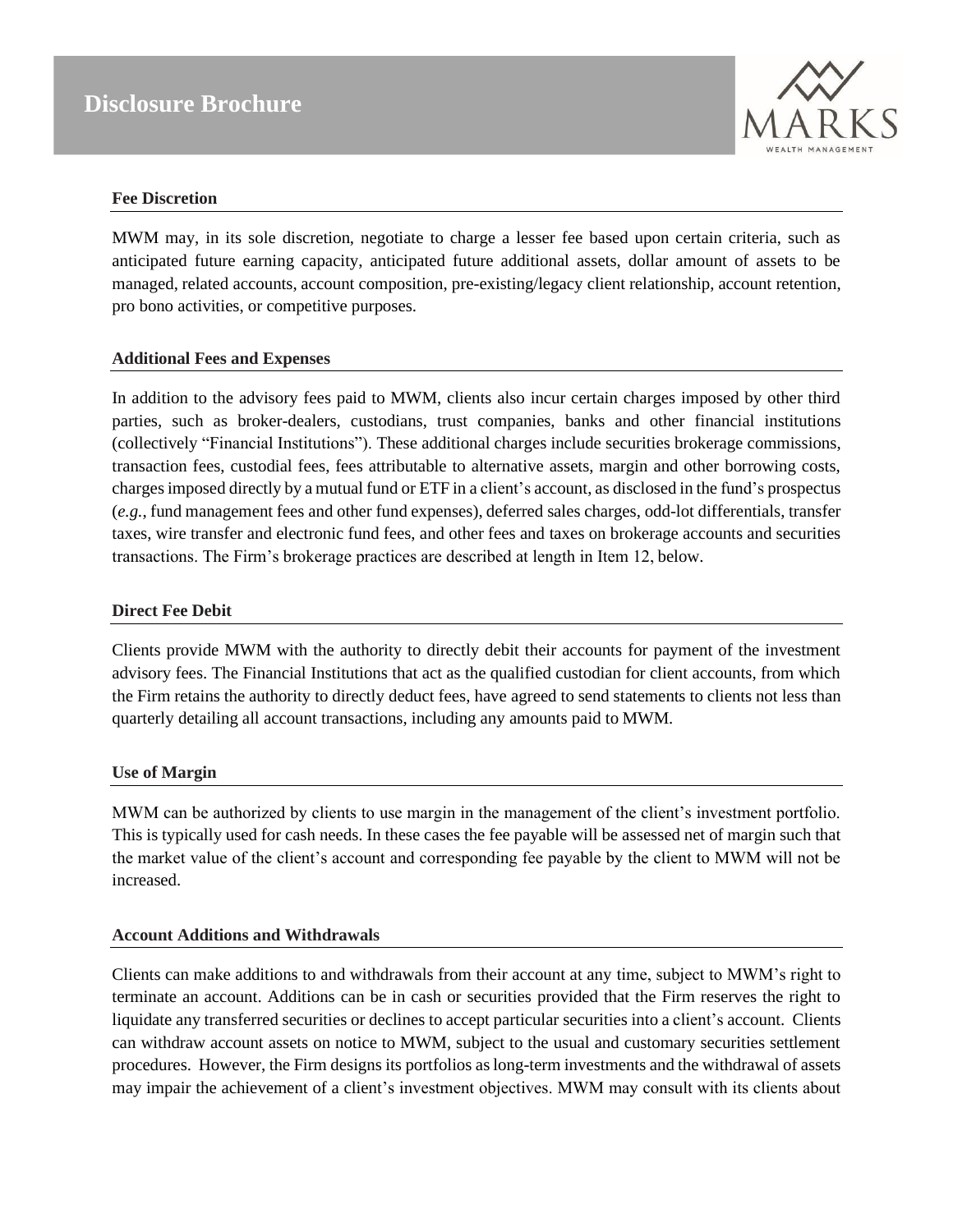

the options and implications of transferring securities. Clients are advised that when transferred securities are liquidated, they may be subject to transaction fees, short-term redemption fees, fees assessed at the mutual fund level (e.g., contingent deferred sales charges) and/or tax ramifications.

### <span id="page-7-0"></span>**Item 6. Performance-Based Fees and Side-by-Side Management**

MWM does not provide any services for a performance-based fee (i.e., a fee based on a share of capital gains or capital appreciation of a client's assets).

### <span id="page-7-1"></span>**Item 7. Types of Clients**

MWM offers services to individuals. Those individuals may also request that the Firm provide services to trusts, estates, charitable organizations, corporations and other business entities.

### <span id="page-7-2"></span>**Item 8. Methods of Analysis, Investment Strategies and Risk of Loss**

#### **Methods of Analysis and Investment Strategies**

The first step MWM takes is to get to know clients on a personal and financial level. The Firm then creates a custom financial plan for clients after a thorough review of their wealth picture. This plan shows them what the Firm believes is the best age to retire, the most efficient amount to spend each year and goes over their legacy goals. Once this plan is created, MWM then customizes the client's investment strategy to be aligned with their plan. MWM incorporates numerous strategies when striving to design the proper portfolio for each individual client:

#### *Portfolio Securities:*

When putting together a client's investment portfolio MWM stays adaptable and focuses on using the proper tools in this creation. The Firm's tool kit includes, but is not limited to, using individual stocks, individual bonds, stock ETFs, bond ETFs, and mutual funds.

#### *Asset Location:*

Investing in quality is at the forefront of MWM' geographical investment strategy. The Firm runs a global allocation portfolio that invests both domestically and internationally. MWM does not limit its portfolios to only owning a few parts of the world.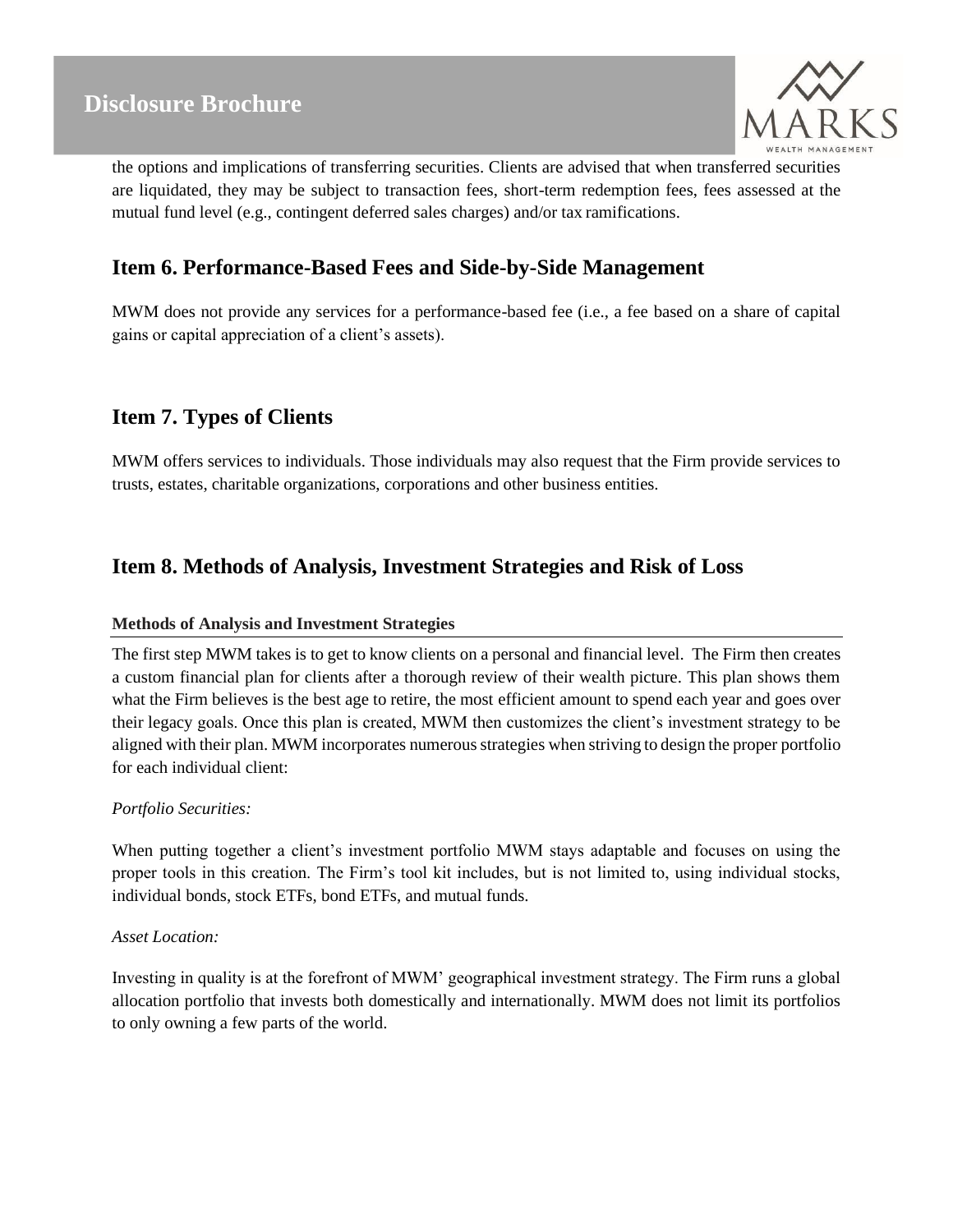

#### *Our rebalancing approach:*

MWM believes that one of the best ways to protect and preserve clients assets is to practice frequent rebalancing. The act of rebalancing allows portfolios an opportunity to sell high in an attempt to lock in gains for winners and to buy low for securities that are still at value.

#### *Taxes:*

When it comes to taxes, MWM will always defer to clients' tax professionals. MWM believes that taxes are an important aspect of clients' retirement and investment portfolio. The Firm does not let taxes limit it when attempting to protect and preserve clients wealth.

#### *Investment Strategy:*

MWM creates custom investment portfolios that are aligned to clients' financial plans. The Firm's investment strategy is designed around using both fundamental and technical research when managing clients' portfolios. MWM takes a deep dive into the daily economic reports and aligns/rebalances clients' portfolios accordingly. When it comes to technical analysis, the Firm looks at many factors. This list starts with price to earnings ratios, moving averages like the 8, 20, 50 and 200 day moving averages, as well as relative strength index (RSI).

#### *Client review process:*

MWM believes the most important (and most enjoyable) part of the Firm's services is the client review process. This allows MWM to get back in touch with clients on both a personal and financiallevel. MWM starts by checking and updating clients' financial plans. The Firm then moves to reviewing performance and the client's portfolio. As each client's portfolio is aligned to their financial plan, it is imperative that MWM reviews and updates with clients frequently.

#### *Mutual Funds and ETFs:*

At MWM we like to focus on using the most effective funds when creating client portfolios. Investment in either a mutual fund or ETF does involve risk in the loss of principal. Mutual fund and ETF shareholders can be subject to the risks from the individual issuers of the fund's underlying portfolio securities. For mutual funds, shareholders can be liable for taxes on any fund-level capital gains. ETFs are required by law to distribute capital gains in the event they sell securities for a profit that cannot be offset by a corresponding loss. Shares of mutual funds are generally distributed and redeemed on an ongoing basis by the fund itself or a broker acting on its behalf. The trading price at which a share is transacted is equal to a fund's stated daily per share net asset value ("NAV"), plus any shareholders fees (e.g., sales loads, purchase fees, redemption fees). The per share NAV of a mutual fund is calculated at the end of each business day. The actual NAV fluctuates with intraday changes to the market value of the fund's holdings. The trading prices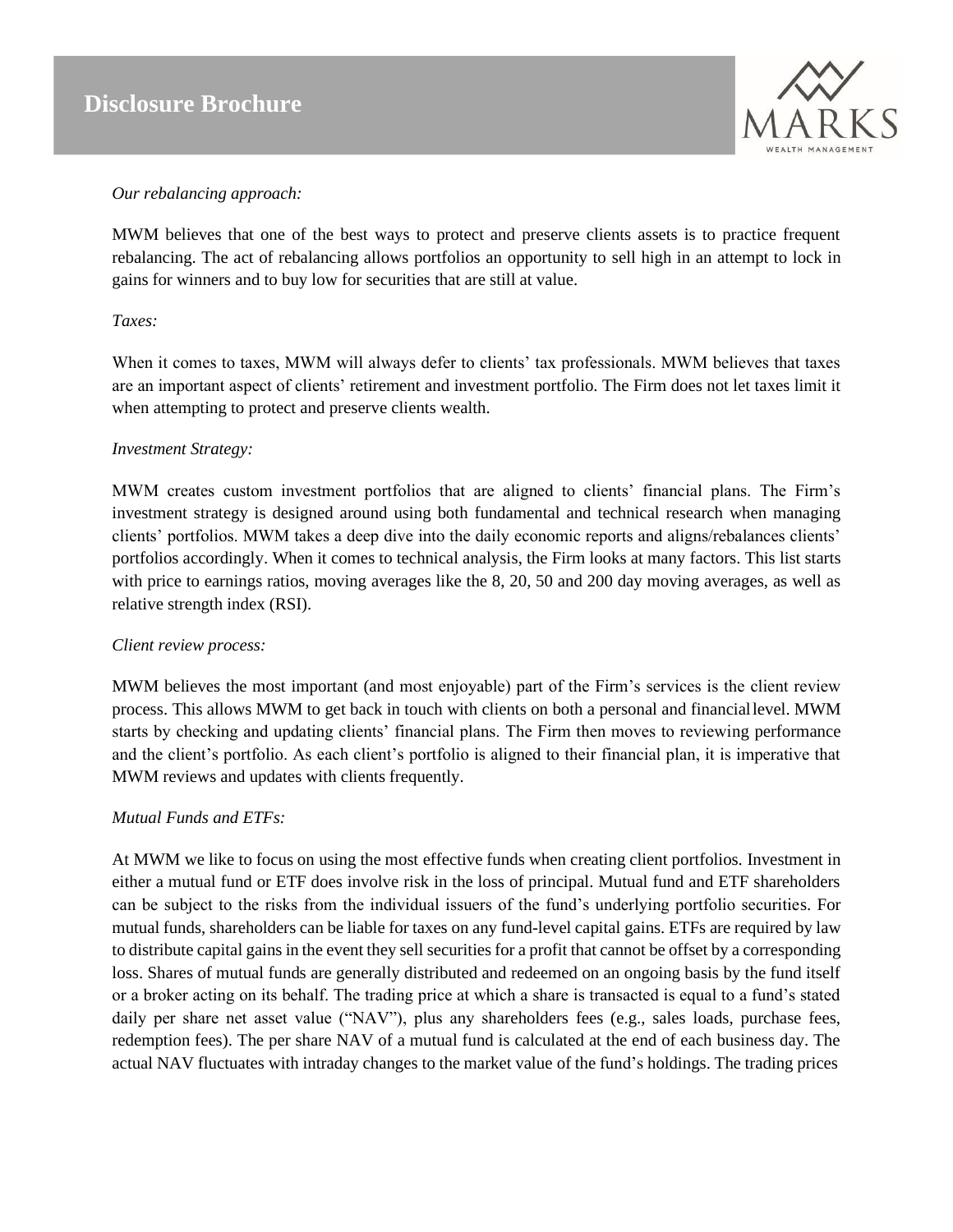

of a mutual fund's shares may differ significantly from the NAV during periods of market volatility. This can lead to the mutual fund's shares trading at a premium or discount to actual NAV. Shares of ETFs are listed on securities exchanges and transacted at negotiated prices in the secondary market. Generally, ETF shares trade at or near their most recent NAV. This price is normally calculated at least once daily for indexed based ETFs and potentially more frequently for actively managed ETFs. However, certain inefficiencies may cause the shares to trade at a premium or discount to their pro rata NAV. There is also no guarantee that an active secondary market for such shares will develop or continue to exist. Generally, an ETF only redeems shares when aggregated as creation units. If a liquid secondary market ceases to exist for shares of an ETF, a shareholder may have no way to get ride of such shares.

#### **Risk of Loss**

The following list of risk factors does not purport to be a complete enumeration or explanation of the risks involved with respect to the Firm's investment management activities. Clients should consult with their legal, tax, and other advisors before engaging the Firm to provide investment management services on their behalf.

#### *Market Risks*

When it comes to investing, there is always a potential for risk of loss. Even the most diversified portfolios have potential for the risk of loss. For those clients who are nearing retirement, MWM typically keeps three to five years worth of distribution needs in investments not correlated to the market. The Firm does not guarantee any protection against loss of principle or negative price movements.

#### *Volatility Risks*

The prices and values of investments can be highly volatile, and are influenced by, among other things, interest rates, general economic conditions, the condition of the financial markets, the financial condition of the issuers of such assets, changing supply and demand relationships, and programs and policies of governments.

#### *Cash Management Risks*

The Firm may invest some of a client's assets temporarily in money market funds or other similar types of investments, during which time an advisory account may be prevented from achieving its investment objective.

#### *Equity-Related Securities and Instruments*

The Firm may take long positions in common stocks of U.S. and non-U.S. issuers traded on national securities exchanges and over-the-counter markets. The value of equity securities varies in response to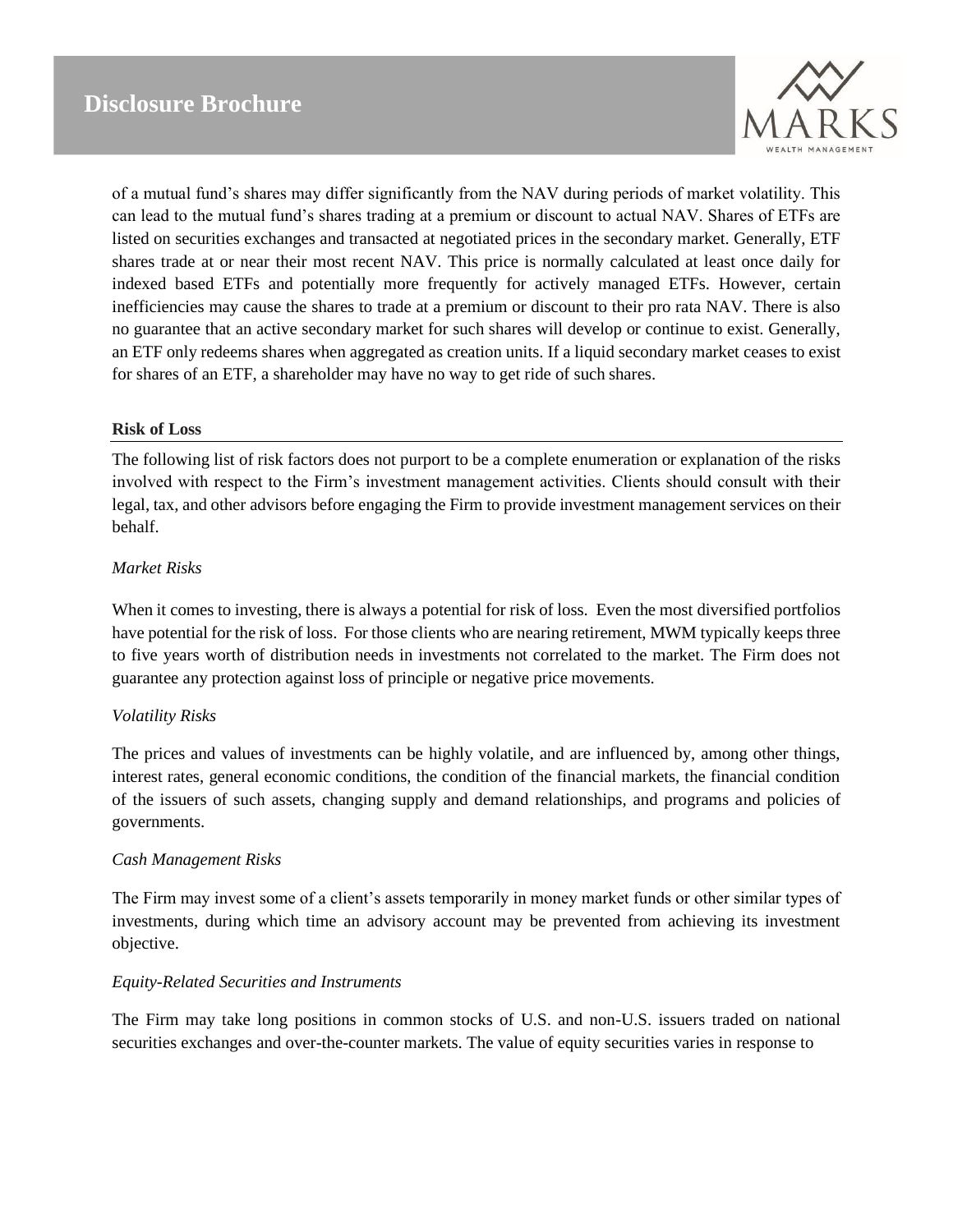

many factors. These factors include, without limitation, factors specific to an issuer and factors specific to the industry in which the issuer participates. Individual companies may report poor results or be negatively affected by industry and/or economic trends and developments, and the stock prices of such companies may suffer a decline in response. In addition, equity securities are subject to stock risk, which is the risk that stock prices historically rise and fall in periodic cycles. U.S. and non-U.S. stock markets haveexperienced periods of substantial price volatility in the past and may do so again in the future. In addition, investments in small-capitalization, midcapitalization and financially distressed companies may be subject to more abrupt or erratic price movements and may lack sufficient market liquidity, and these issuers often face greater business risks.

#### *Fixed Income Securities*

While the Firm emphasizes risk-averse management and capital preservation in its fixed-income bond portfolios, clients who invest in this product can lose money, including losing a portion of their original investment. The prices of the securities in our portfolios fluctuate. The Firm does not guarantee any particular level of performance. Below is a representative list of the types of risks clients should consider before investing in this product.

- Interest rate risk. Prices of bonds tend to move in the opposite direction to interest rate changes. Typically, a rise in interest rates will negatively affect bond prices. The longer the duration and average maturity of a portfolio, the greater the likely reaction to interest rate moves.
- Credit (or default) risk. A bond's price will generally fall if the issuer fails to make a scheduled interest or principal payment, if the credit rating of the security is downgraded, or if the perceived creditworthiness of the issuer deteriorates.
- Liquidity risk. Sectors of the bond market can experience a sudden downturn in trading activity. When there is little or no trading activity in a security, it can be difficult to sell the security at or near its perceived value. In such a market, bond prices may fall.
- Call risk. Some bonds give the issuer the option to call or redeem the bond before the maturity date. If an issuer calls a bond when interest rates are declining, the proceeds may have to be reinvested at a lower yield. During periods of market illiquidity or rising rates, prices of callable securities may be subject to increased volatility.
- Prepayment risk. When interest rates fall, the principal of mortgage-backed securities may be prepaid. These prepayments can reduce the portfolio's yield because proceeds may have to be reinvested at a lower yield.
- Extension risk. When interest rates rise or there is a lack of refinancing opportunities, prepayments of mortgage-backed securities or callable bonds may be less than expected. This would lengthen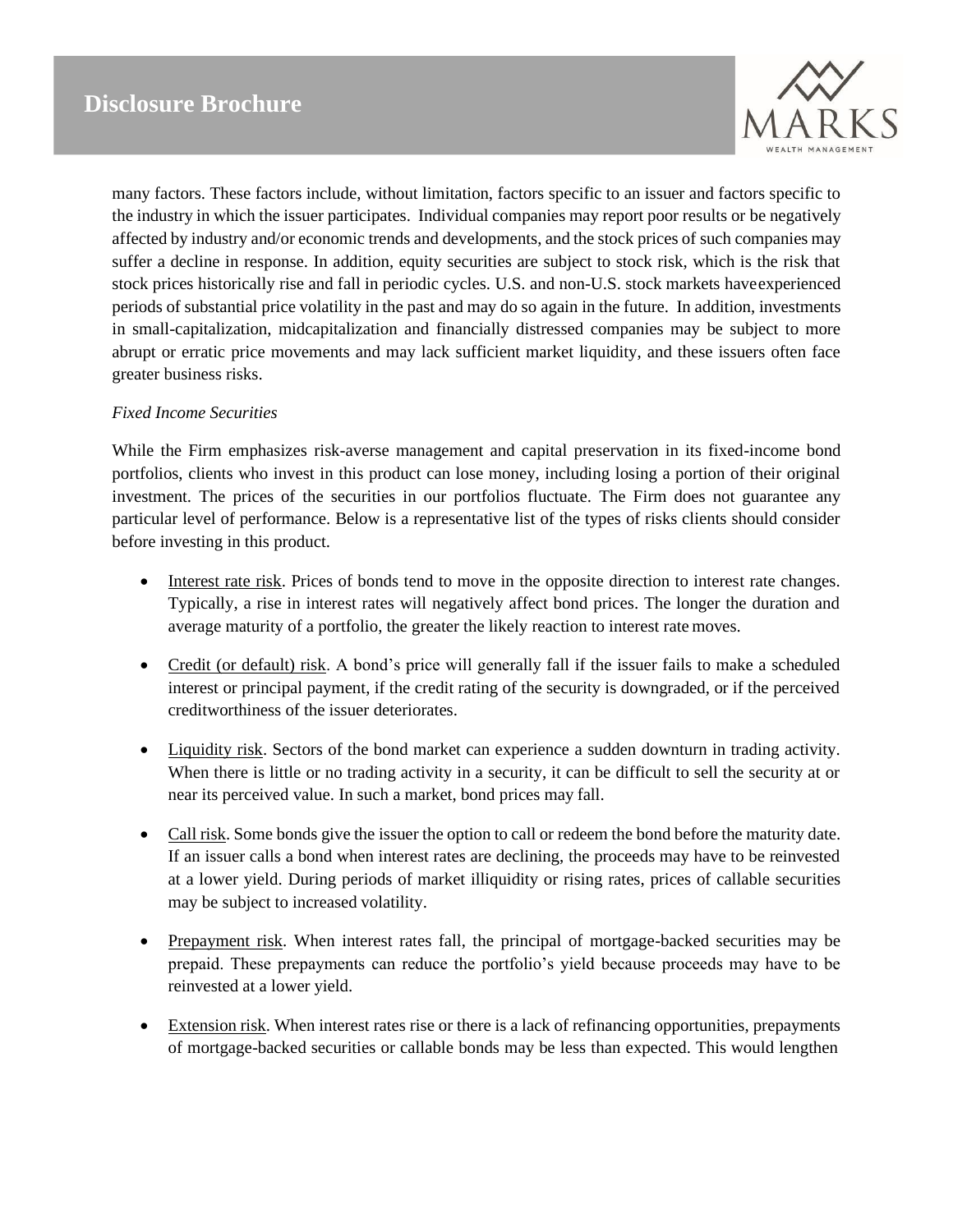

the portfolio's duration and average maturity and increase its sensitivity to rising rates and its potential for price declines.

#### *Mutual Funds and ETFs*

MWM focuses on using what it believes are the most effective funds when creating client portfolios. Investment in either a mutual fund or ETF does involve risk in the loss of principal. Mutual fund and ETF shareholders can be subject to the risks from the individual issuers of the fund's underlying portfolio securities. For mutual funds, shareholders can be liable for taxes on any fund-level capital gains. ETFs are required by law to distribute capital gains in the event they sell securities for a profit that cannot be offset by a corresponding loss. Shares of mutual funds are generally distributed and redeemed on an ongoing basis by the fund itself or a broker acting on its behalf. The trading price at which a share is transacted is equal to a fund's stated daily per share net asset value ("NAV"), plus any shareholders fees (e.g., sales loads, purchase fees, redemption fees). The per share NAV of a mutual fund is calculated at the end of each business day. The actual NAV fluctuates with intraday changes to the market value of the fund'sholdings. The trading prices of a mutual fund's shares may differ significantly from the NAV during periods of market volatility. This can lead to the mutual fund's shares trading at a premium or discount to actual NAV. Shares of ETFs are listed on securities exchanges and transacted at negotiated prices in the secondary market. Generally, ETF shares trade at or near their most recent NAV. This price is normally calculated at least once daily for indexed based ETFs and potentially more frequently for actively managed ETFs. However, certain inefficiencies may cause the shares to trade at a premium or discount to their pro rata NAV. There is also no guarantee that an active secondary market for such shares will develop or continue to exist. Generally, an ETF only redeems shares when aggregated as creation units. If a liquid secondary market ceases to exist for shares of an ETF, a shareholder may have no way to get rid of such shares.

#### *Use of Margin*

While the use of margin borrowing for investments can substantially improve returns, it may also increase overall portfolio risk. Margin transactions are generally effected using capital borrowed from a Financial Institution, which is secured by a client's holdings. Under certain circumstances, a lending Financial Institution may demand an increase in the underlying collateral. If the client is unable to provide the additional collateral, the Financial Institution may liquidate account assets to satisfy the client's outstanding obligations, which could have extremely adverse consequences. In addition, fluctuations in the amount of a client's borrowings and the corresponding interest rates may have a significant effect on the profitability and stability of a client's portfolio.

#### *Currency Risks*

An advisory account that holds investments denominated in currencies other than the currency in which the advisory account is denominated may be adversely affected by the volatility of currency exchange rates.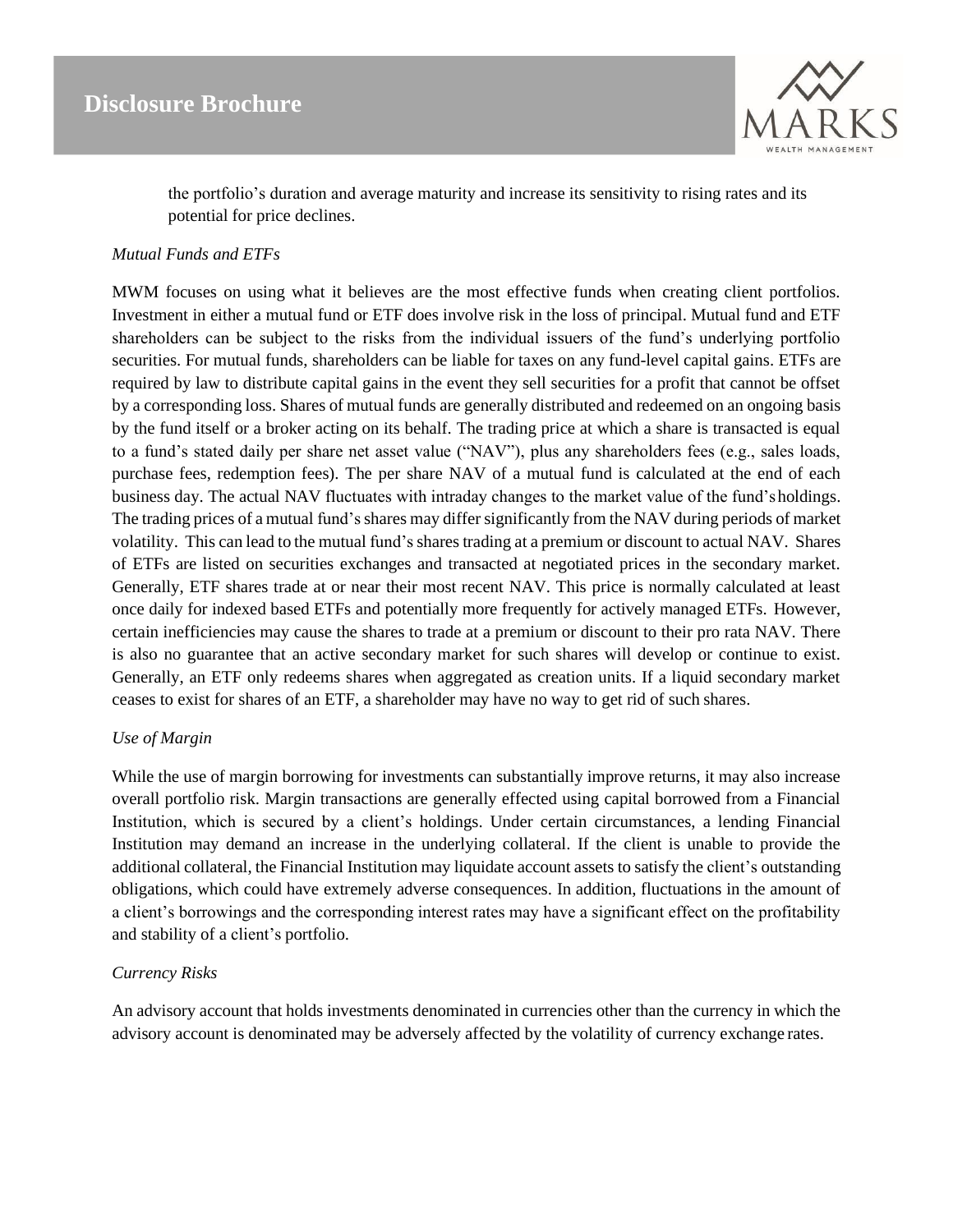

#### *Interest Rate Risks*

Interests rates may fluctuate significantly, causing price volatility with respect to securities or instruments held by clients.

### <span id="page-12-0"></span>**Item 9. Disciplinary Information**

MWM has not been involved in any legal or disciplinary events that are material to a client's evaluation of its advisory business or the integrity of its management.

### <span id="page-12-1"></span>**Item 10. Other Financial Industry Activities and Affiliations**

This item requires investment advisers to disclose certain financial industry activities and affiliations. The Firm does not have any other financial industry activities or affiliations that need to be disclosed.

### <span id="page-12-2"></span>**Item 11. Code of Ethics**

MWM has adopted a code of ethics in compliance with applicable securities laws ("Code of Ethics") that sets forth the standards of conduct expected of its Supervised Persons. MWM's Code of Ethics contains written policies reasonably designed to prevent certain unlawful practices such as the use of material nonpublic information by the Firm or any of its Supervised Persons and the trading by the same of securities ahead of clients in order to take advantage of pending orders.

The Code of Ethics also requires certain of MWM's personnel to report their personal securities holdings and transactions and obtain pre-approval of certain investments (*e.g*., initial public offerings, limited offerings). However, the Firm's Supervised Persons are permitted to buy or sell securities that it also recommends to clients if done in a fair and equitable manner that is consistent with the Firm's policies and procedures. This Code of Ethics has been established recognizing that some securities trade in sufficiently broad markets to permit transactions by certain personnel to be completed without any appreciable impact on the markets of such securities. Therefore, under limited circumstances, exceptions may be made to the policies stated below.

When the Firm is engaging in or considering a transaction in any security on behalf of a client, no Supervised Person with access to this information may knowingly effect for themselves or for their immediate family (i.e., spouse, minor children and adults living in the same household) a transaction in that security unless: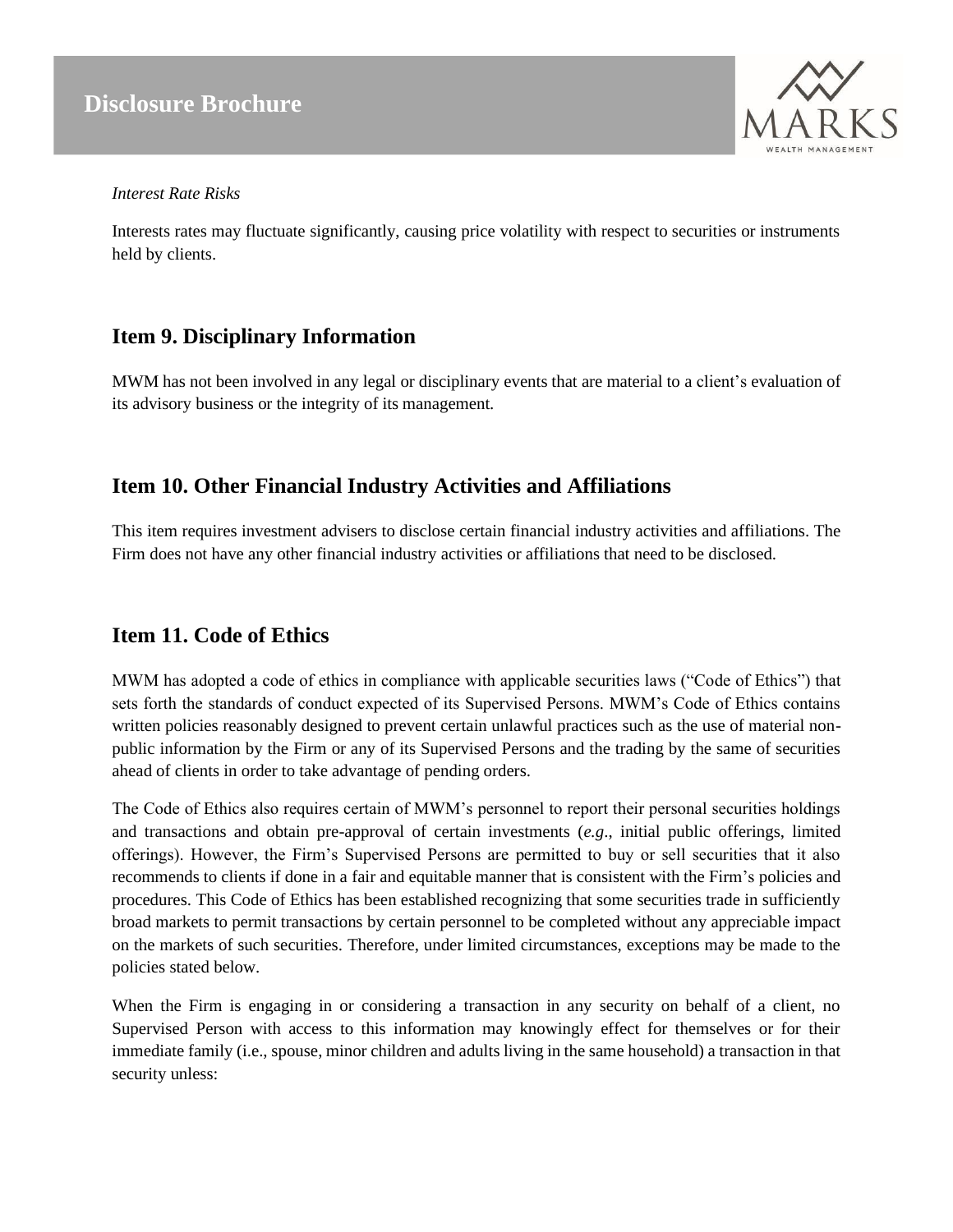

- the transaction has been completed;
- the transaction for the Supervised Person is completed as part of a batch trade with clients; or
- a decision has been made not to engage in the transaction for the client.

These requirements are not applicable to: (i) direct obligations of the Government of the United States; (ii) money market instruments, bankers' acceptances, bank certificates of deposit, commercial paper, repurchase agreements and other high quality short-term debt instruments, including repurchase agreements; (iii) shares issued by money market funds; and iv) shares issued by other unaffiliated open-end mutual funds.

Clients and prospective clients may contact MWM to request a copy of its Code of Ethics by contacting the Firm at the phone number on the cover page of this brochure.

### <span id="page-13-0"></span>**Item 12. Brokerage Practices**

#### **Recommendation of Broker-Dealers for Client Transactions**

MWM recommends that clients utilize the custody, brokerage and clearing services of Charles Schwab & Co, Inc. through its Schwab Advisor Services division ("Schwab") for investment management accounts. In some cases, MWM may recommend that clients, who have additional restrictions, utilize the custody, brokerage and clearing services of Shareholder Service Group (SSG). The final decision to custody assets with a custodian is at the discretion of the client, including those accounts under ERISA or IRA rules and regulations, in which case the client is acting as either the plan sponsor or IRA accountholder. MWM is independently owned and operated and not affiliated with Schwab or SSG.

SSG does not provide MWM with research, technology solutions, or money to pay for third party solutions nor does it allow MWM to move client funds to third parties.

Schwab provides MWM with access to its institutional trading and custody services, which are typically not available to retail investors. Factors which MWM considers in recommending Schwab or any other broker-dealer to clients include their respective financial strength, reputation, execution, pricing, research and service. Schwab enables the Firm to obtain many mutual funds without transaction charges and other securities at nominal transaction charges. Schwab has also agreed to reimburse clients for exit fees associated with moving accounts to Schwab. The reimbursement is only available up to a certain amount for all of the Firm's clients over an agreed upon period with Schwab. Fees are reimbursed on a first-comefirst-served basis so that no clients are favored. The commissions and/or transaction fees charged by Schwab may be higher or lower than those charged by other Financial Institutions.

The commissions paid by MWM's clients to Schwab comply with the Firm's duty to obtain "best execution." Clients may pay commissions that are higher than another qualified Financial Institution might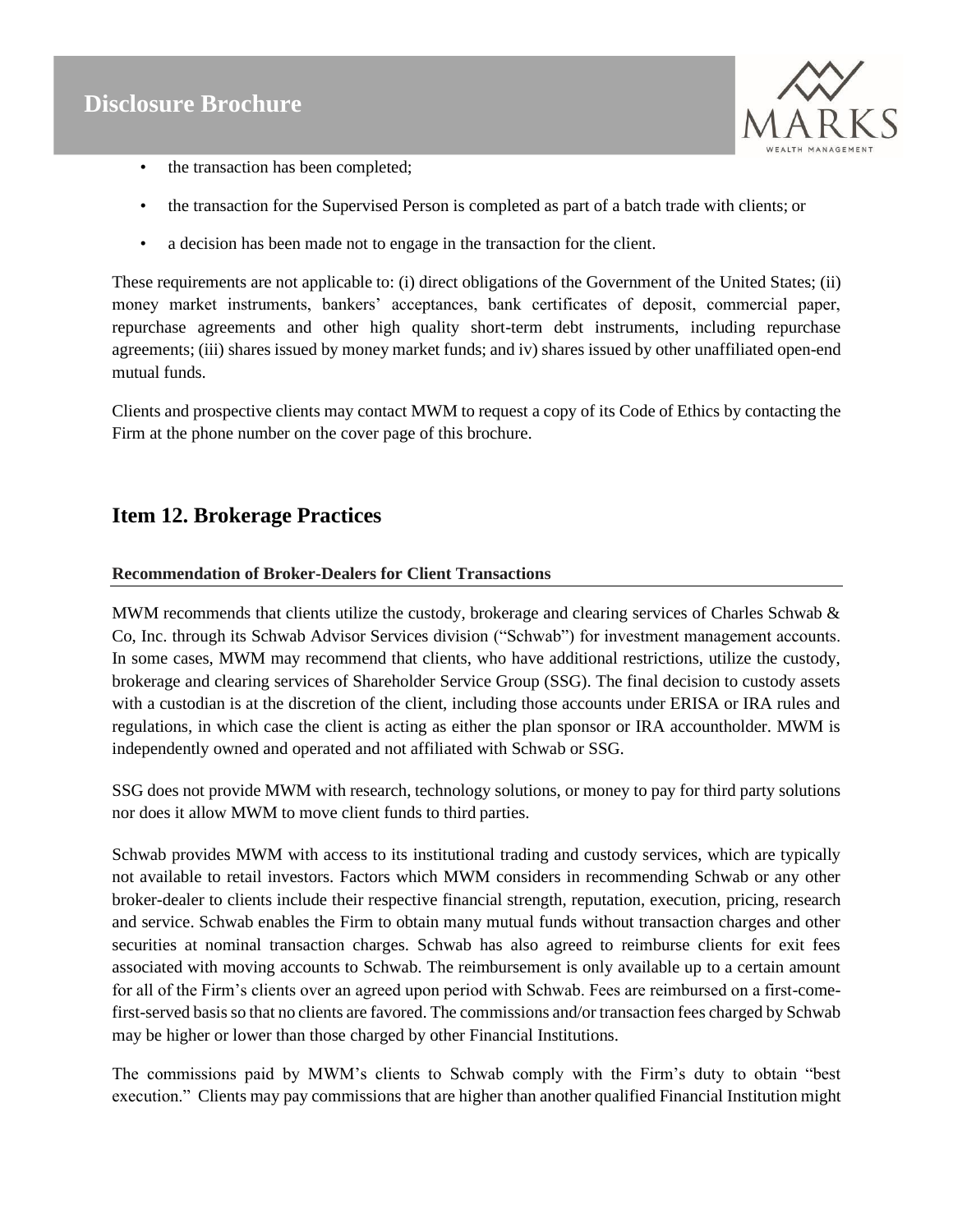

charge to effect the same transaction where MWM determines that the commissions are reasonable in relation to the value of the brokerage and research services received. In seeking best execution, the determinative factor is not the lowest possible cost, but whether the transaction represents the best qualitative execution, taking into consideration the full range of a Financial Institution's services, including among others, the value of research provided, execution capability, commission rates and responsiveness. MWM seeks competitive rates but may not necessarily obtain the lowest possible commission rates for client transactions.

Consistent with obtaining best execution, brokerage transactions are directed to certain broker-dealers in return for investment research products and/or services which assist MWM in its investment decisionmaking process. Such research will be used to service all of the Firm's clients, but brokerage commissions paid by one client may be used to pay for research that is not used in managing that client's portfolio. The receipt of investment research products and/or services as well as the allocation of the benefit of such investment research products and/or services poses a conflict of interest because MWM does not have to produce or pay for the products or services.

MWM periodically and systematically reviews its policies and procedures regarding its recommendation of Financial Institutions in light of its duty to obtain best execution.

#### **Software and Support Provided by Financial Institutions**

MWM receives without cost from Schwab administrative support, computer software, related systems support, as well as other third party support as further described below (together "Support") which allow MWM to better monitor client accounts maintained at Schwab and otherwise conduct its business. MWM receives the Support without cost because the Firm renders investment management services to clients that maintain assets at Schwab. The Support is not provided in connection with securities transactions of clients (i.e., not "soft dollars"). The Support benefits MWM, but not its clients directly. Clients should be aware that MWM's receipt of economic benefits such as the Support from a broker-dealer creates a conflict of interest since these benefits will influence the Firm's choice of broker-dealer over another that does not furnish similar software, systems support or services, especially because the support is contingent upon clients placing a certain level(s) of assets at Schwab. In fulfilling its duties to its clients, MWM endeavors at all times to put the interests of its clients first and has determined that the recommendation of Schwab is in the best interest of clients and satisfies the Firm's duty to seek best execution.

Specifically, MWM receives the following benefits from Schwab: i) receipt of duplicate client confirmations and bundled duplicate statements; ii) access to a trading desk that exclusively services its institutional traders; iii) access to block trading which provides the ability to aggregate securities transactions and then allocate the appropriate shares to client accounts; and iv) access to an electronic communication network for client order entry and account information.

In addition, the Firm receives funds to be used toward qualifying third-party service providers for research, marketing, compliance, technology and software platforms and services.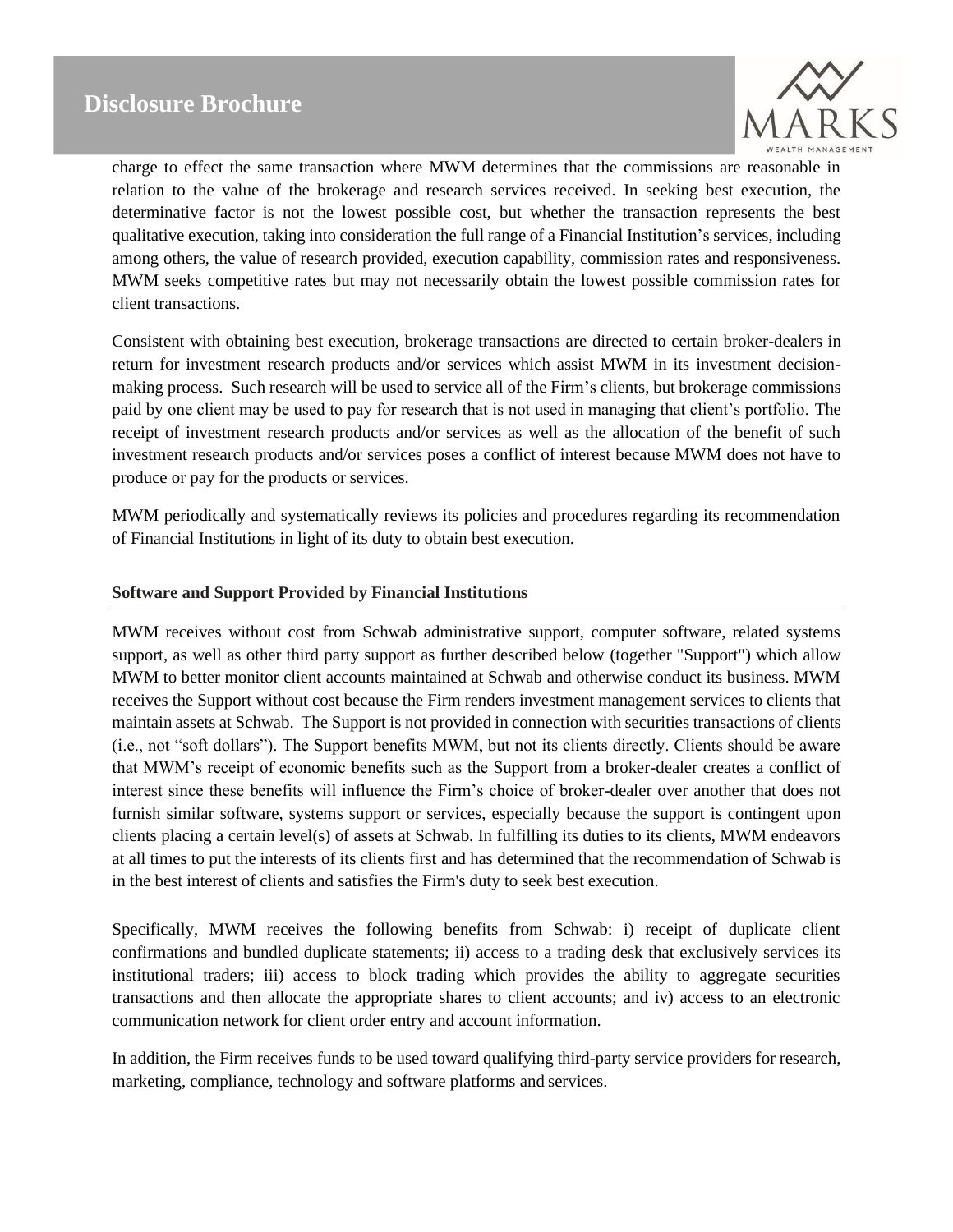

These services generally are available to independent investment advisors on an unsolicited basis, at no charge to them so long as a certain amount of the advisor's clients' assets are maintained in accounts at Schwab. Schwab's services include brokerage services that are related to the execution of securities transactions, custody, research, including that in the form of advice, analyses and reports, and access to mutual funds and other investments that are otherwise generally available only to institutional investors or would require a significantly higher minimum initial investment.

For client accounts maintained in its custody, Schwab generally does not charge separately for custody services but is compensated by account holders through commissions or other transaction-related or assetbased fees for securities trades that are executed through Schwab or that settle into Schwab accounts.

Schwab also makes available to the Firm other products and services that benefit the Firm but may not benefit its clients' accounts. These benefits may include national, regional or Firm specific educational events organized and/or sponsored by Schwab. Other potential benefits may include occasional business entertainment of personnel of MWM by Schwab personnel, including meals, invitations to sporting events, including golf tournaments, and other forms of entertainment, some of which may accompany educational opportunities. Other of these products and services assist MWM in managing and administering clients' accounts. These include software and other technology (and related technological training) that provide access to client account data (such as trade confirmations and account statements), facilitate trade execution (and allocation of aggregated trade orders for multiple client accounts), provide research, pricing information and other market data, facilitate payment of the Firm's fees from its clients' accounts, and assist with back-office training and support functions, recordkeeping and client reporting. Many of these services generally may be used to service all or some substantial number of the Firm's accounts, including accounts not maintained at Schwab. Schwab also makes available to MWM other services intended to help the Firm manage and further develop its business enterprise. These services may include professional compliance, legal and business consulting, publications and conferences on practice management, information technology, business succession, regulatory compliance, employee benefits providers, human capital consultants, insurance and marketing. In addition, Schwab may make available, arrange and/or pay vendors for these types of services rendered to the Firm by independent third parties. Schwab may discount or waive fees it would otherwise charge for some of these services or pay all or a part of the fees of a third- party providing these services to the Firm. While, as a fiduciary, MWM endeavors to act in its clients' best interests, the Firm's recommendation that clients maintain their assets in accounts at Schwab may be based in part on the benefits received and not solely on the nature, cost or quality of custody and brokerage services provided by Schwab, which creates a potential conflict of interest.

#### **Brokerage for Client Referrals**

MWM does not consider, in selecting or recommending broker-dealers, whether the Firm receives client referrals from the Financial Institutions or other third party.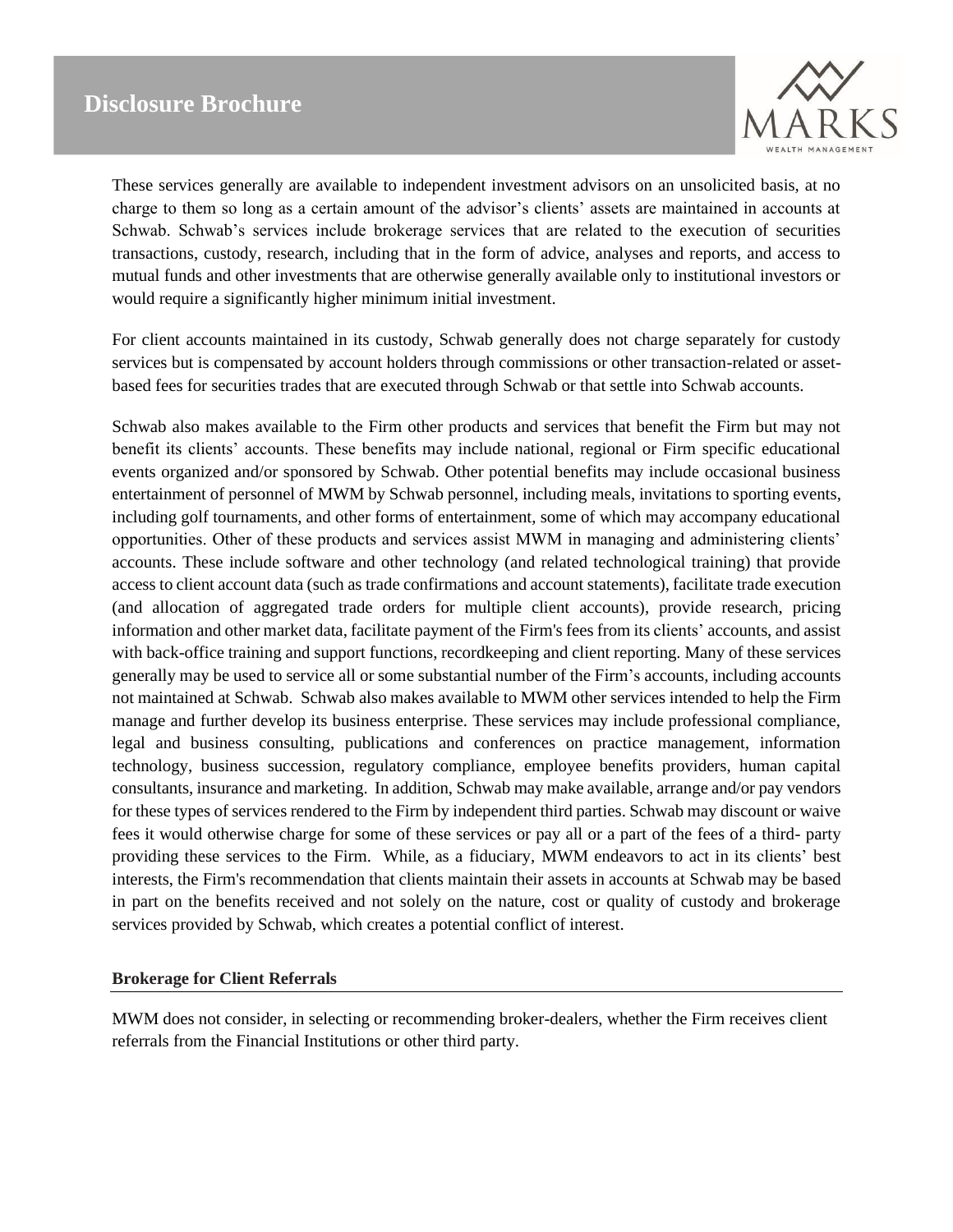

#### **Directed Brokerage**

The client may direct MWM in writing to use a particular Financial Institution to execute some or all transactions for the client. In that case, the client will negotiate terms and arrangements for the account with that Financial Institution and the Firm will not seek better execution services or prices from other Financial Institutions or be able to "batch" client transactions for execution through other Financial Institutions with orders for other accounts managed by MWM (as described above). As a result, the client may pay higher commissions or other transaction costs, greater spreads or may receive less favorable net prices, on transactions for the account than would otherwise be the case. Subject to its duty of best execution, MWM may decline a client's request to direct brokerage if, in the Firm's sole discretion, such directed brokerage arrangements would result in additional operational difficulties.

#### **Trade Aggregation**

Transactions for each client will be effected independently, unless MWM decides to purchase or sell the same securities for several clients at approximately the same time. MWM may (but is not obligated to) combine or "batch" such orders to obtain best execution, to negotiate more favorable commission rates or to allocate equitably among the Firm's clients differences in prices and commissions or other transaction costs that might not have been obtained had such orders been placed independently. Under this procedure, transactions will be averaged as to price and allocated among MWM's clients pro rata to the purchase and sale orders placed for each client on any given day. To the extent that the Firm determines to aggregate client ordersfor the purchase orsale of securities, including securitiesin which MWM's Supervised Persons may invest, the Firm does so in accordance with applicable rules promulgated under the Advisers Act and no-action guidance provided by the staff of the U.S. Securities and Exchange Commission. MWM does not receive any additional compensation or remuneration as a result of the aggregation.

In the event that the Firm determines that a prorated allocation is not appropriate under the particular circumstances, the allocation will be made based upon other relevant factors, which include: (i) whenonly a small percentage of the order is executed, shares may be allocated to the account with the smallest order or the smallest position or to an account that is out of line with respect to security or sector weightings relative to other portfolios, with similar mandates; (ii) allocations may be given to one account when one account has limitations in its investment guidelines which prohibit it from purchasing other securities which are expected to produce similar investment results and can be purchased by other accounts; (iii) if an account reaches an investment guideline limit and cannot participate in an allocation, shares may be reallocated to other accounts (this may be due to unforeseen changes in an account's assets after an order is placed); (iv) with respect to sale allocations, allocations may be given to accounts low in cash; (v) in cases when a pro rata allocation of a potential execution would result in a de minimis allocation in one or more accounts, the Firm may exclude the account(s) from the allocation; the transactions may be executed on a pro rata basis among the remaining accounts; or (vi) in cases where a small proportion of an order is executed in all accounts, shares may be allocated to one or more accounts on a random basis.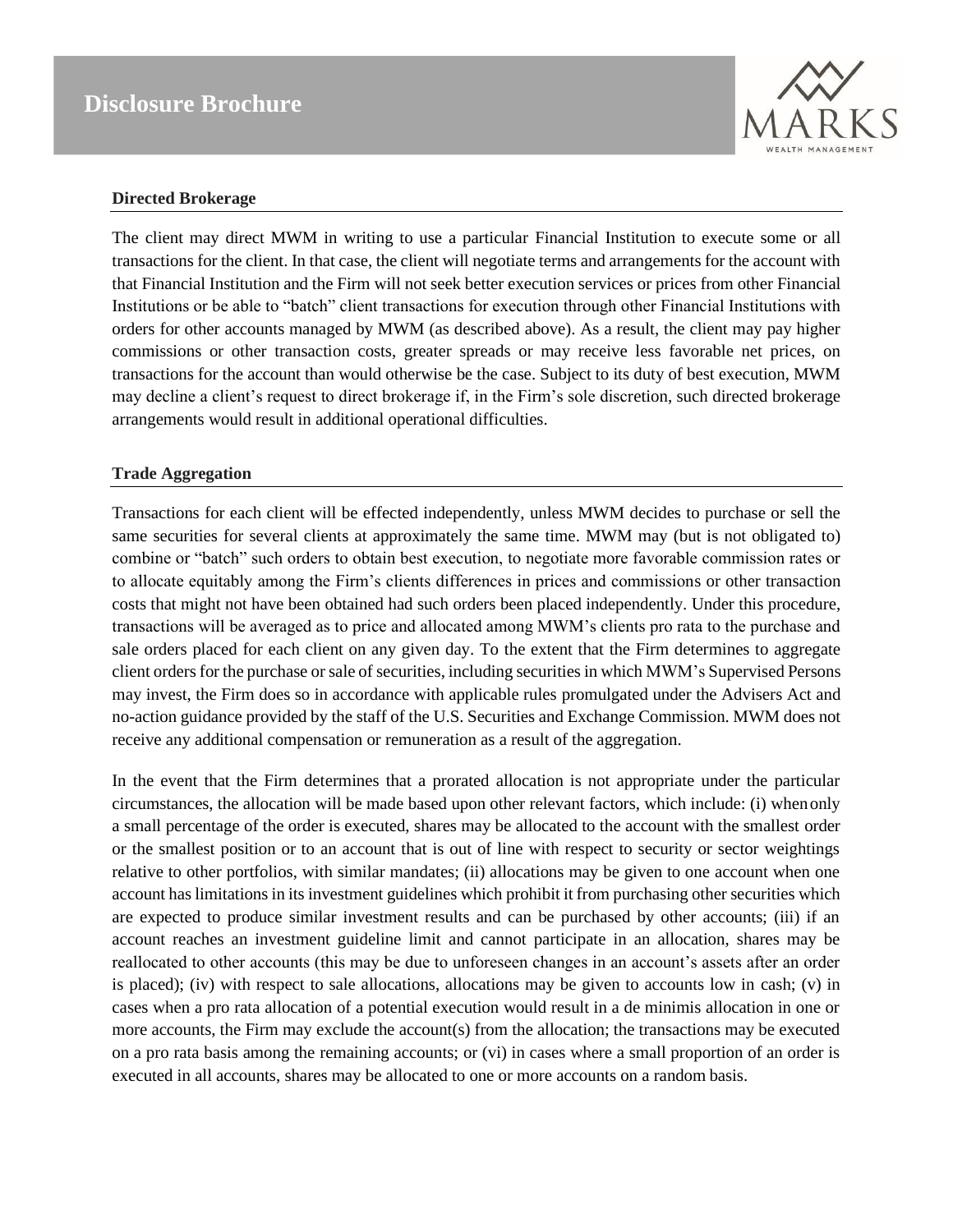

### <span id="page-17-0"></span>**Item 13. Review of Accounts**

#### **Account Reviews**

MWM monitors client portfolios on a continuous and ongoing basis and regular account reviews are conducted on at least an annual basis via phone call, video call or in person. The Firm has additional calls each year with clients based on preference and asset level. Such reviews are conducted by the Firm's Principal. All investment advisory clients are encouraged to discuss their needs, goals and objectives with MWM and to keep the Firm informed of any changes thereto.

#### **Account Statements and Reports**

Clients are provided with transaction confirmation notices and regularsummary account statements directly from the Financial Institutions where their assets are custodied. From time-to-time or as otherwise requested, clients may also receive written or electronic reports from MWM and/or an outside service provider, which contain certain account and/or market-related information, such as an inventory of account holdings or account performance. Clients should compare the account statements they receive from their custodian with any documents or reports they receive from MWM or an outside service provider.

### <span id="page-17-1"></span>**Item 14. Client Referrals and Other Compensation**

The Firm does not provide compensation to any third-party solicitors for client referrals.

#### **Other Compensation**

The Firm receives economic benefits from Schwab. The benefits, conflicts of interest and how they are addressed are discussed above in response to Item 12.

### <span id="page-17-2"></span>**Item 15. Custody**

MWM is deemed to have custody of client funds and securities because the Firm is given the ability to debit client accounts for payment of the Firm's fees. As such, client funds and securities are maintained at one or more Financial Institutions that serve as the qualified custodian with respect to such assets. Such qualified custodians will send account statements to clients at least once per calendar quarter thattypically detail any transactions in such account for the relevant period.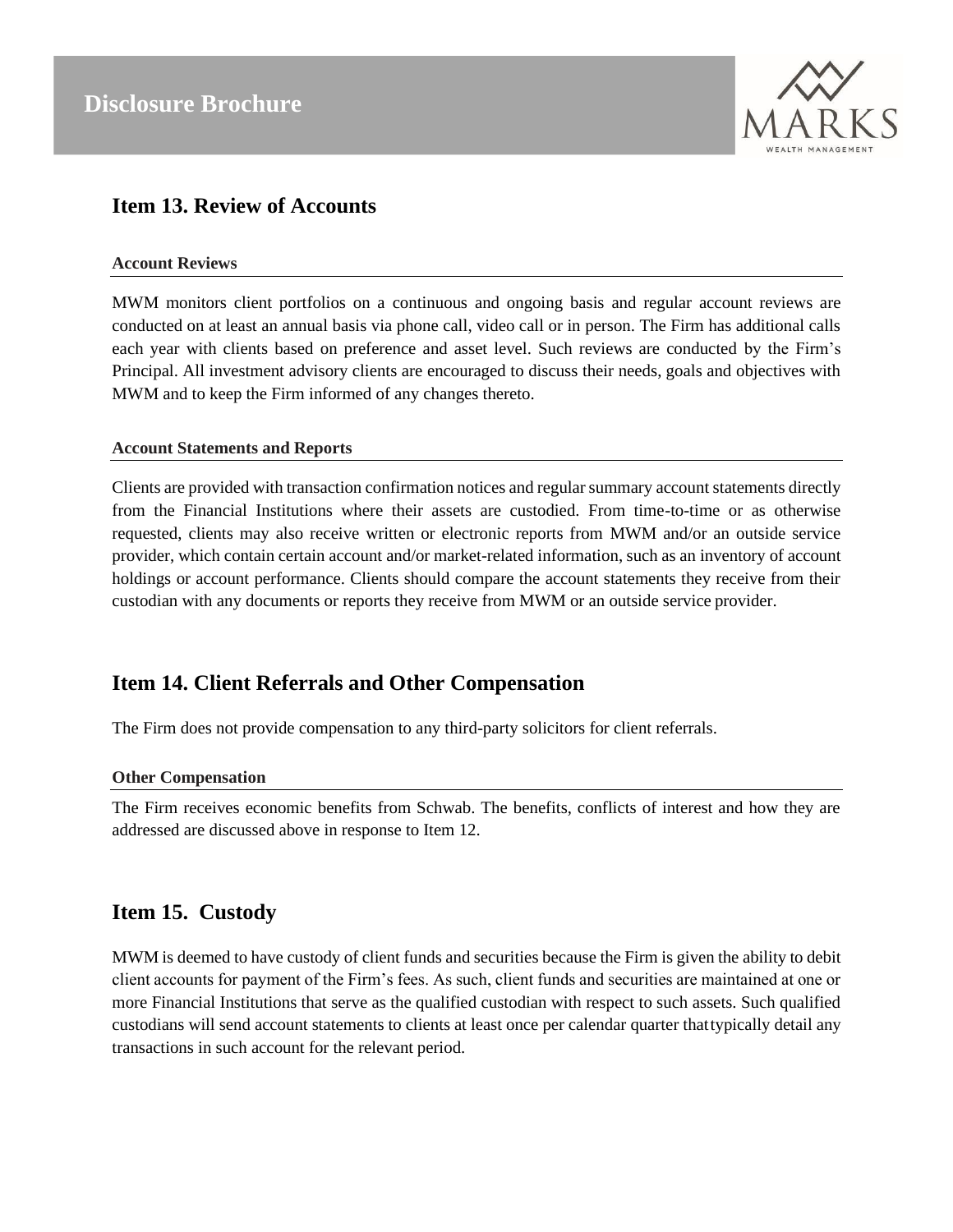

In addition, as discussed in Item 13, MWM will also send, or otherwise make available, periodic supplemental reports to clients. Clients should carefully review the statements sent directly by the Financial Institutions and compare them to those received from MWM. Any other custody disclosures can be found in the Firm's Form ADV Part 1.

#### **Standing Letters of Authorization**

MWM also anticipates having custody due to clients giving the Firm limited power of attorney in a standing letter of authorization ("SLOA") to disburse funds to one or more third parties as specifically designated by the client. In such circumstances, the Firm will implement the steps in the SEC's no-action letter on February 21, 2017 which includes (in summary): i) client will provide instruction for the SLOA to the custodian; ii) client will authorize the Firm to direct transfers to the specific third party; iii) the custodian will perform appropriate verification of the instruction and provide a transfer of funds notice to the client promptly after each transfer; iv) the client will have the ability to terminate or change the instruction; v) the Firm will have no authority or ability to designate or change the identity or any information about the third party; vi) the Firm will keep records showing that the third party is not a related party of the Firm or located at the same address as the Firm; and vii) the custodian will send the client an initial and annual notice confirming the SLOA instructions.

### <span id="page-18-0"></span>**Item 16. Investment Discretion**

MWM is given the authority to exercise discretion on behalf of clients. MWM is considered to exercise investment discretion over a client's account if it can effect and/or direct transactions in client accounts without first seeking their consent. MWM is given this authority through a power-of-attorney included in the agreement between MWM and the client. Clients may request a limitation on this authority (such as certain securities not to be bought or sold). MWM takes discretion over the following activities:

- The securities to be purchased or sold;
- The amount of securities to be purchased or sold; and
- When transactions are made.

### <span id="page-18-1"></span>**Item 17. Voting Client Securities**

MWM will not ask for, nor accept voting authority for client securities. Clients will receive proxies directly from the issuer of the security or the custodian. Clients should direct all proxy questions to the issuer of the security.